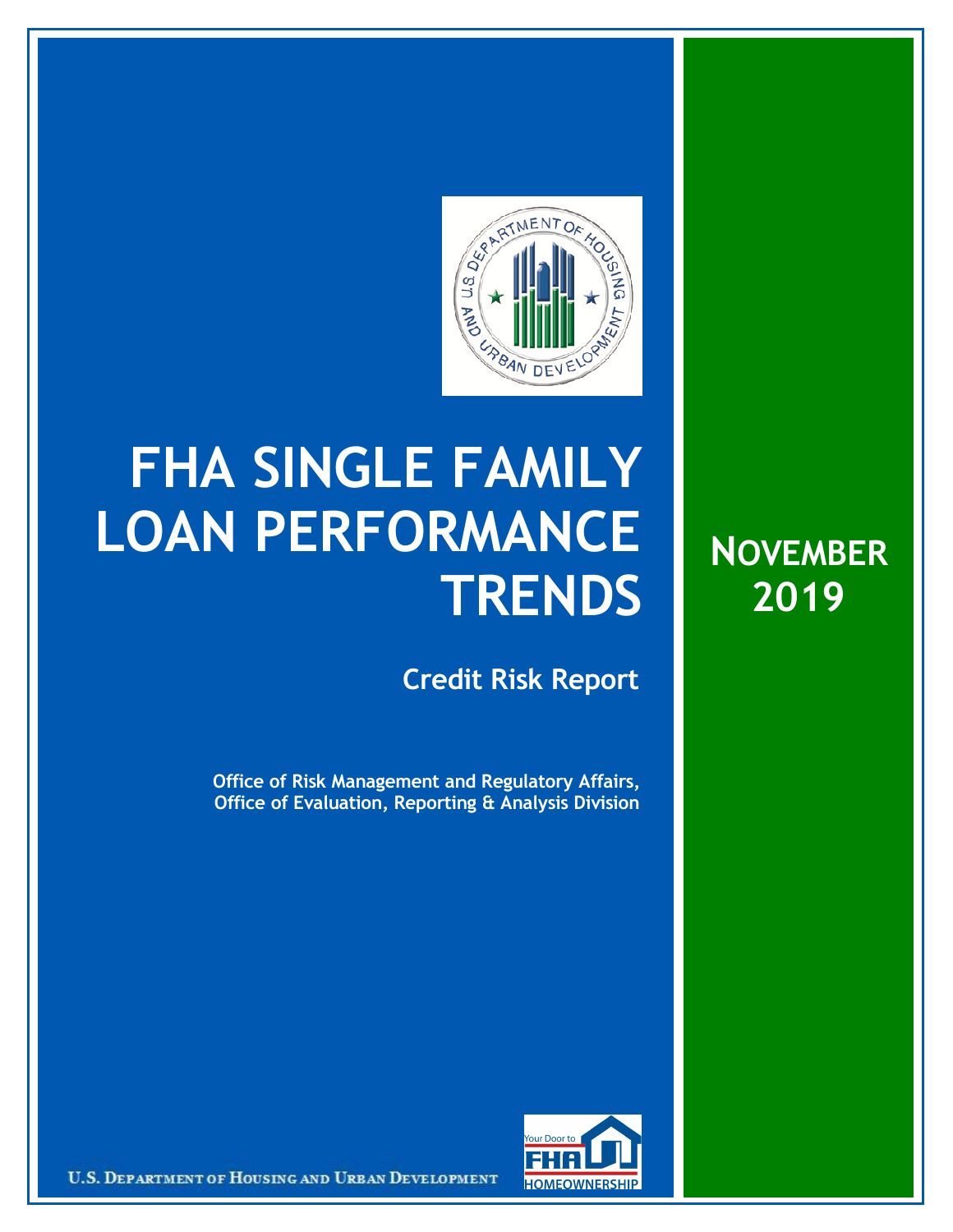## Table of Contents

## Table of Figures

| $-$ laure. |  |
|------------|--|
|------------|--|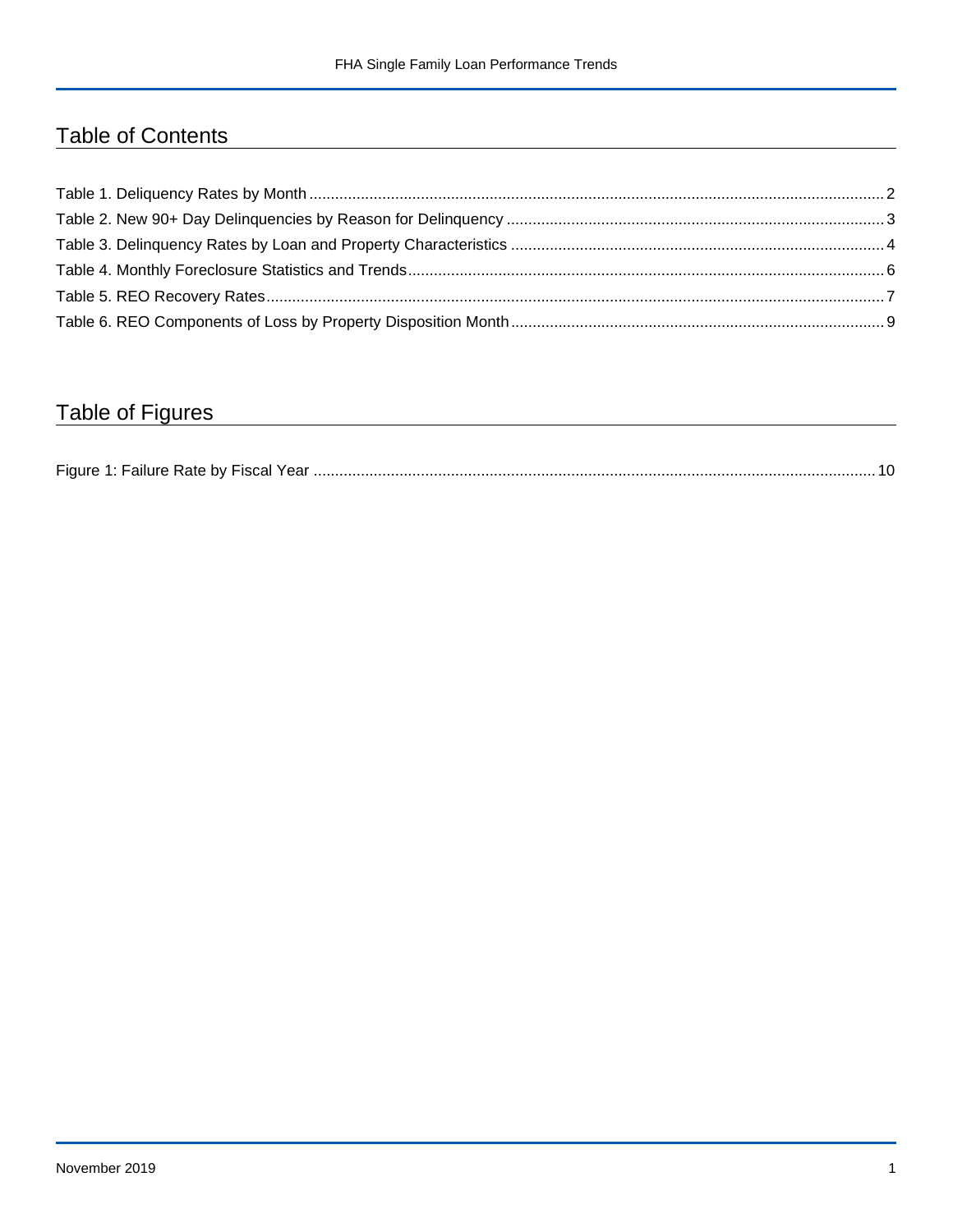|                                |                                 |        | Delinquency Rates <sup>a</sup> (%) |        | Exceptions <sup>b</sup> (%) |               |                                             |  |  |  |  |
|--------------------------------|---------------------------------|--------|------------------------------------|--------|-----------------------------|---------------|---------------------------------------------|--|--|--|--|
|                                | Active<br>Insurance in<br>Force |        |                                    |        |                             |               | Serious<br>Delinquency<br>Rate <sup>c</sup> |  |  |  |  |
| Month                          | (EOM)                           | 30-day | 60-day                             | 90-day | In Foreclosure              | In Bankruptcy | $(\% )$                                     |  |  |  |  |
| <b>Non-Seasonally Adjusted</b> |                                 |        |                                    |        |                             |               |                                             |  |  |  |  |
| Nov 2018                       | 8,077,125                       | 5.02   | 1.63                               | 2.20   | 1.00                        | 0.86          | 4.06                                        |  |  |  |  |
| Dec                            | 8,086,151                       | 5.17   | 1.71                               | 2.22   | 0.99                        | 0.87          | 4.08                                        |  |  |  |  |
| Jan 2019                       | 8,112,026                       | 5.00   | 1.74                               | 2.26   | 1.03                        | 0.88          | 4.16                                        |  |  |  |  |
| Feb                            | 8,117,180                       | 4.99   | 1.64                               | 2.19   | 1.04                        | 0.88          | 4.10                                        |  |  |  |  |
| Mar                            | 8,118,034                       | 4.55   | 1.45                               | 2.01   | 1.00                        | 0.87          | 3.88                                        |  |  |  |  |
| Apr                            | 8,117,498                       | 4.58   | 1.40                               | 1.91   | 0.96                        | 0.87          | 3.74                                        |  |  |  |  |
| May                            | 8,114,839                       | 4.48   | 1.42                               | 1.86   | 0.94                        | 0.87          | 3.67                                        |  |  |  |  |
| Jun                            | 8,114,665                       | 5.44   | 1.62                               | 1.94   | 0.92                        | 0.90          | 3.76                                        |  |  |  |  |
| Jul                            | 8,116,418                       | 5.11   | 1.66                               | 1.96   | 0.91                        | 0.91          | 3.78                                        |  |  |  |  |
| Aug                            | 8,117,513                       | 5.10   | 1.69                               | 2.00   | 0.91                        | 0.91          | 3.82                                        |  |  |  |  |
| Sep                            | 8,107,806                       | 5.27   | 1.74                               | 2.07   | 0.90                        | 0.92          | 3.88                                        |  |  |  |  |
| Oct                            | 8,098,839                       | 5.12   | 1.76                               | 2.13   | 0.89                        | 0.91          | 3.93                                        |  |  |  |  |
| Nov                            | 8,094,347                       | 5.01   | 1.89                               | 2.26   | 0.88                        | 0.91          | 4.06                                        |  |  |  |  |
|                                |                                 |        | <b>Seasonally Adjusted</b>         |        |                             |               |                                             |  |  |  |  |
| Nov 2018                       | 8,077,125                       | 4.57   | 1.45                               | 2.05   | 1.02                        | 0.86          | 3.94                                        |  |  |  |  |
| Dec                            | 8,086,151                       | 4.60   | 1.49                               | 2.03   | 0.99                        | 0.87          | 3.89                                        |  |  |  |  |
| Jan 2019                       | 8,112,026                       | 4.80   | 1.56                               | 2.03   | 1.02                        | 0.88          | 3.92                                        |  |  |  |  |
| Feb                            | 8,117,180                       | 5.09   | 1.67                               | 2.08   | 1.01                        | 0.88          | 3.97                                        |  |  |  |  |
| Mar                            | 8,118,034                       | 5.26   | 1.68                               | 2.09   | 0.98                        | 0.87          | 3.94                                        |  |  |  |  |
| Apr                            | 8,117,498                       | 5.01   | 1.60                               | 2.00   | 0.95                        | 0.87          | 3.81                                        |  |  |  |  |
| May                            | 8,114,839                       | 4.78   | 1.56                               | 1.97   | 0.93                        | 0.87          | 3.77                                        |  |  |  |  |
| Jun                            | 8,114,665                       | 5.51   | 1.72                               | 2.06   | 0.92                        | 0.89          | 3.87                                        |  |  |  |  |
| Jul                            | 8,116,418                       | 5.23   | 1.70                               | 2.09   | 0.92                        | 0.91          | 3.93                                        |  |  |  |  |
| Aug                            | 8,117,513                       | 4.97   | 1.65                               | 2.08   | 0.91                        | 0.92          | 3.91                                        |  |  |  |  |
| Sep                            | 8,107,806                       | 5.05   | 1.65                               | 2.08   | 0.92                        | 0.93          | 3.93                                        |  |  |  |  |
| Oct                            | 8,098,839                       | 4.82   | 1.63                               | 2.10   | 0.91                        | 0.92          | 3.93                                        |  |  |  |  |
| Nov                            | 8,094,347                       | 4.56   | 1.68                               | 2.11   | 0.90                        | 0.91          | 3.93                                        |  |  |  |  |

 **Table 1. Delinquency Rates by Month**

EOM = end of month.

<sup>a</sup> The 90-day category includes all loans that are at least 3 months delinquent excluding those loans in-foreclosure or in-bankruptcy

processing.Included in the delinquency counts are loans under active consideration for loss mitigation foreclosure avoidance.<br><sup>b</sup> Exceptions are counted separately from delinquencies, regardless of the length of the delinq

<sup>c</sup> Serious delinquency rates are the sum of 90 day delinquencies, plus in-foreclosures and in-bankruptcies.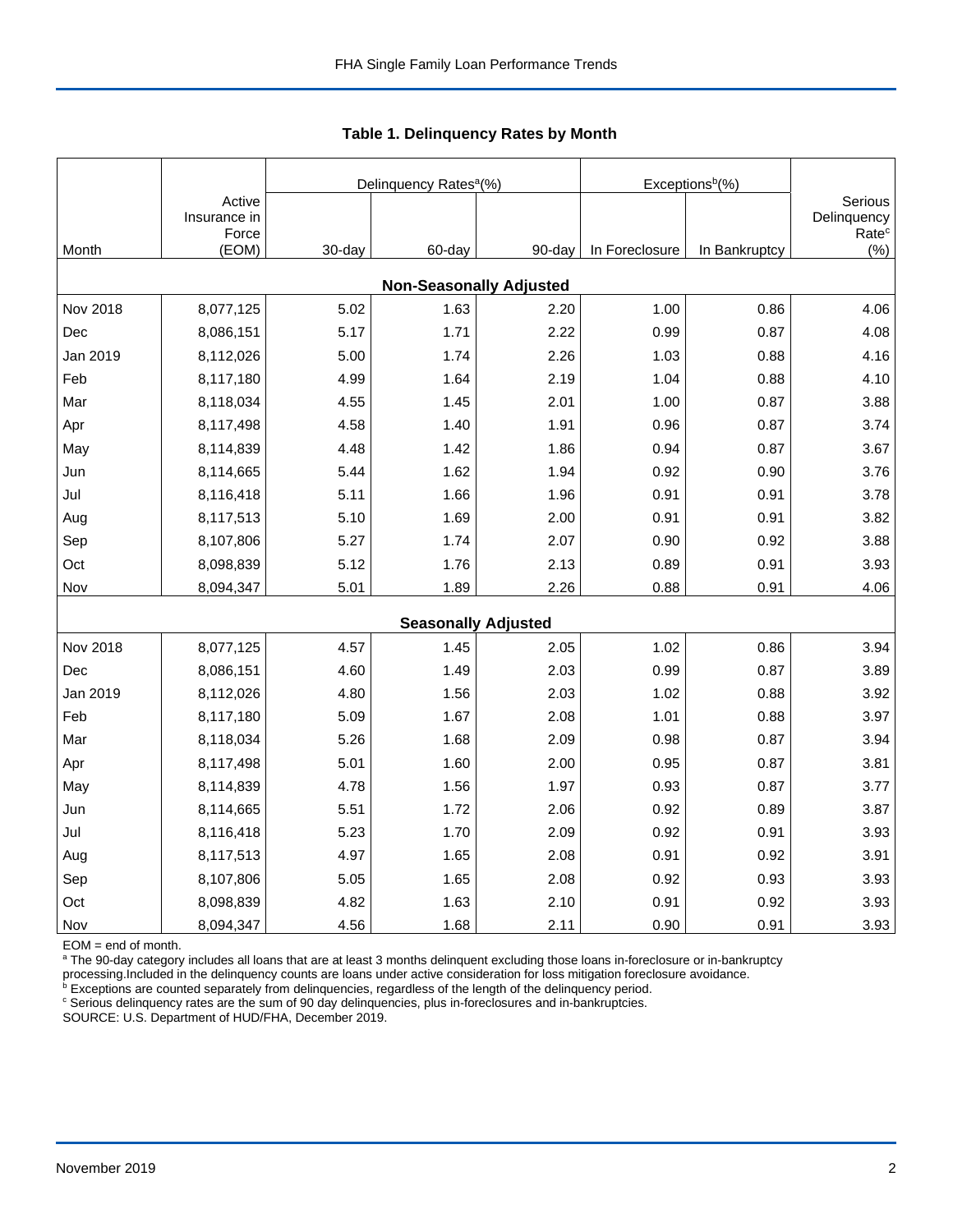|                                      |                              |                        | Share by Reason for Delinquency (%) |                          |                                                              |                                       |            |                    |  |  |  |  |
|--------------------------------------|------------------------------|------------------------|-------------------------------------|--------------------------|--------------------------------------------------------------|---------------------------------------|------------|--------------------|--|--|--|--|
| <b>Fiscal Year</b><br>and<br>Quarter | New 90+ Day<br>Delinquencies | Reduction of<br>Income | Unemployed                          | Excessive<br>Obligations | Death or<br>Illness of<br>Principal<br>Borrower<br>or Family | <b>Marital</b><br><b>Difficulties</b> | No Contact | Other <sup>a</sup> |  |  |  |  |
|                                      |                              |                        |                                     |                          |                                                              |                                       |            |                    |  |  |  |  |
| 2015 Q1                              | 106,665                      | 31.72                  | 6.98                                | 21.90                    | 12.73                                                        | 4.24                                  | 11.65      | 10.78              |  |  |  |  |
| 2015 Q2                              | 82,864                       | 32.24                  | 7.10                                | 21.58                    | 12.57                                                        | 4.18                                  | 11.44      | 10.90              |  |  |  |  |
| 2015 Q3                              | 71,869                       | 30.85                  | 6.62                                | 21.26                    | 12.73                                                        | 4.25                                  | 13.08      | 11.21              |  |  |  |  |
| 2015 Q4                              | 88,262                       | 30.56                  | 6.56                                | 22.16                    | 12.77                                                        | 4.02                                  | 12.10      | 11.82              |  |  |  |  |
| 2016 Q1                              | 92,606                       | 30.66                  | 6.40                                | 22.54                    | 13.02                                                        | 4.05                                  | 11.24      | 12.10              |  |  |  |  |
| 2016 Q2                              | 78,978                       | 30.22                  | 6.70                                | 22.74                    | 12.85                                                        | 3.92                                  | 11.76      | 11.81              |  |  |  |  |
| 2016 Q3                              | 66,500                       | 30.95                  | 6.74                                | 23.06                    | 13.35                                                        | 4.20                                  | 10.54      | 11.16              |  |  |  |  |
| 2016 Q4                              | 85,289                       | 31.88                  | 7.01                                | 23.79                    | 13.17                                                        | 4.03                                  | 9.49       | 10.62              |  |  |  |  |
| 2017 Q1                              | 94,958                       | 31.45                  | 6.74                                | 24.36                    | 13.19                                                        | 3.82                                  | 9.07       | 11.36              |  |  |  |  |
| 2017 Q2                              | 75,376                       | 31.63                  | 6.90                                | 24.32                    | 13.28                                                        | 3.85                                  | 9.65       | 10.37              |  |  |  |  |
| 2017 Q3                              | 65,531                       | 30.78                  | 6.82                                | 24.49                    | 13.89                                                        | 3.94                                  | 9.65       | 10.44              |  |  |  |  |
| 2017 Q4                              | 87,286                       | 31.34                  | 6.90                                | 24.96                    | 13.13                                                        | 3.77                                  | 8.91       | 10.99              |  |  |  |  |
| 2018 Q1                              | 157,584                      | 24.15                  | 4.57                                | 22.60                    | 8.69                                                         | 2.42                                  | 7.11       | 30.45              |  |  |  |  |
| 2018 Q2                              | 88,660                       | 28.94                  | 6.11                                | 24.52                    | 11.81                                                        | 3.25                                  | 8.67       | 16.69              |  |  |  |  |
| 2018 Q3                              | 64,397                       | 30.72                  | 6.64                                | 25.45                    | 13.02                                                        | 3.84                                  | 8.73       | 11.59              |  |  |  |  |
| 2018 Q4                              | 84,222                       | 31.31                  | 6.86                                | 25.82                    | 13.36                                                        | 3.85                                  | 8.56       | 10.25              |  |  |  |  |
| 2019 Q1                              | 92,065                       | 30.96                  | 7.00                                | 26.23                    | 13.37                                                        | 3.69                                  | 8.52       | 10.24              |  |  |  |  |
| 2019 Q2                              | 84,788                       | 30.97                  | 7.64                                | 25.61                    | 13.64                                                        | 3.68                                  | 8.83       | 9.64               |  |  |  |  |
| 2019 Q3                              | 69,223                       | 29.81                  | 7.95                                | 25.83                    | 14.23                                                        | 3.86                                  | 8.62       | 9.70               |  |  |  |  |
| 2019 Q4                              | 90,457                       | 28.67                  | 7.84                                | 26.37                    | 13.83                                                        | 3.48                                  | 9.88       | 9.93               |  |  |  |  |
| 2020 Q1 - Oct                        | 31,789                       | 26.18                  | 7.32                                | 25.48                    | 12.62                                                        | 3.24                                  | 13.34      | 11.83              |  |  |  |  |
| 2020 Q1 - Nov                        | 34,527                       | 23.84                  | 6.56                                | 24.00                    | 11.63                                                        | 2.66                                  | 15.71      | 15.60              |  |  |  |  |

 **Table 2. New 90+ Day Delinquencies by Reason for Delinquency**

a Includes abandonment of property, distant employment transfer, neighborhood problems, property problems, inability to sell or rent property, military service, business failure, casualty loss, energy-environment cost, servicing problems, payment adjustment, payment dispute, transfer of ownership pending fraud and incarceration.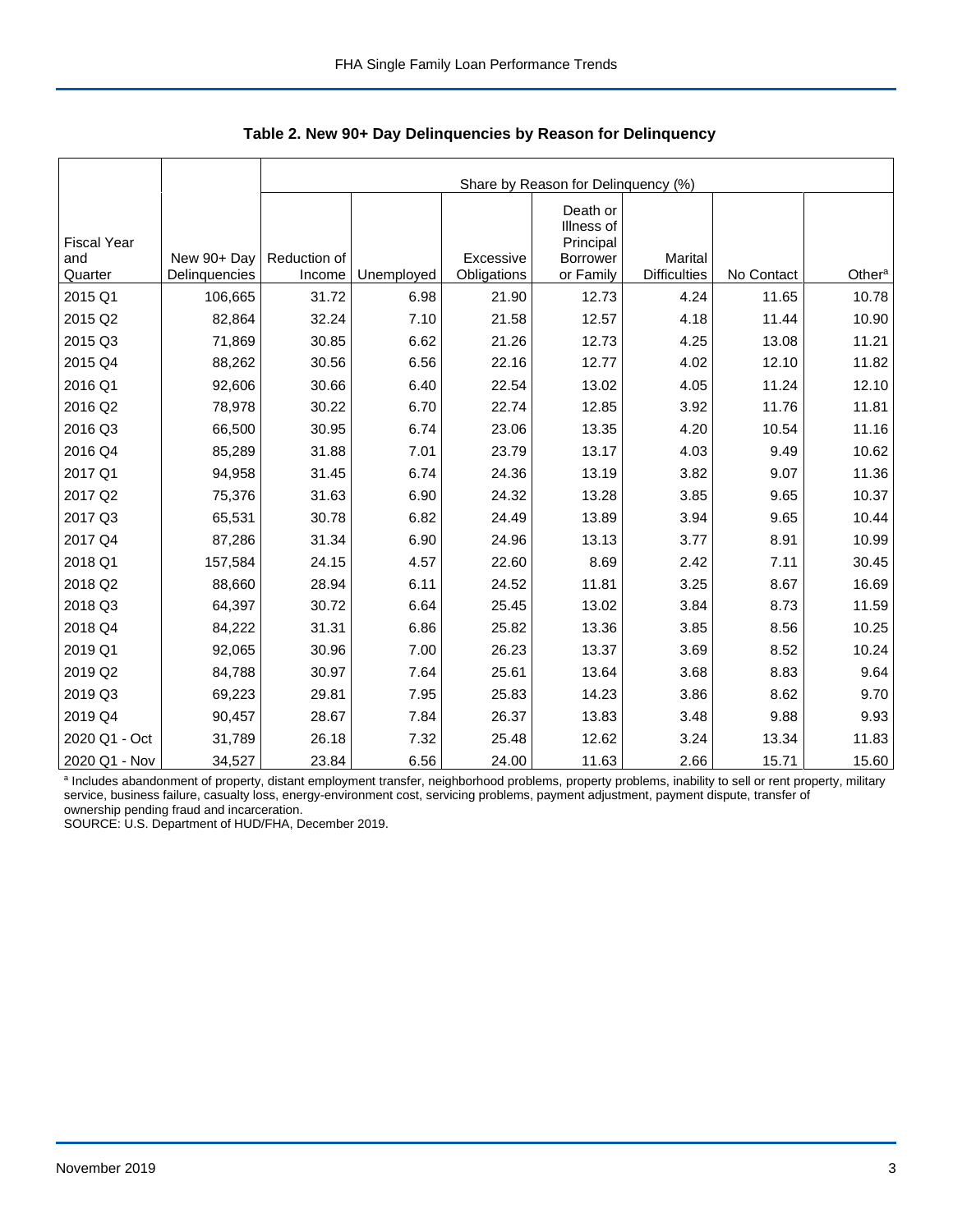|                            |                                   | Rates in Percent of Active Loan Counts |        |        |            |                   |                  |                                  |  |  |
|----------------------------|-----------------------------------|----------------------------------------|--------|--------|------------|-------------------|------------------|----------------------------------|--|--|
|                            |                                   |                                        |        |        |            |                   |                  | Serious                          |  |  |
|                            | <b>IIF</b><br>Shares <sup>a</sup> | All Past<br>Due <sup>b</sup>           | 30 Day | 60 Day | $90 + Day$ | In<br>Foreclosure | In<br>Bankruptcy | Delinquency<br>Rate <sup>c</sup> |  |  |
| <b>Loan Purpose</b>        |                                   |                                        |        |        |            |                   |                  |                                  |  |  |
| All Active Loans           | 8,094,347                         | 11.52                                  | 5.01   | 1.89   | 2.26       | 0.88              | 0.91             | 4.06                             |  |  |
| Purchase                   | 69.75                             | 12.63                                  | 5.48   | 2.16   | 2.57       | 0.90              | 0.94             | 4.42                             |  |  |
| Refinance                  | 30.25                             | 8.97                                   | 3.92   | 1.27   | 1.56       | 0.84              | 0.84             | 3.23                             |  |  |
| <b>Refinance</b>           |                                   |                                        |        |        |            |                   |                  |                                  |  |  |
| Refinance Loans            | 2,448,494                         | 8.97                                   | 3.92   | 1.27   | 1.56       | 0.84              | 0.84             | 3.23                             |  |  |
| Conventional               | 35.44                             | 9.90                                   | 4.19   | 1.36   | 1.71       | 1.07              | 0.91             | 3.69                             |  |  |
| No Cash-out                | 20.48                             | 9.95                                   | 4.15   | 1.35   | 1.68       | 1.07              | 0.94             | 3.69                             |  |  |
| Cash-out                   | 14.96                             | 9.82                                   | 4.23   | 1.38   | 1.75       | 1.06              | 0.86             | 3.68                             |  |  |
| <b>FHA</b>                 | 14.28                             | 7.51                                   | 3.52   | 1.13   | 1.33       | 0.51              | 0.63             | 2.47                             |  |  |
| No Cash-out                | 6.77                              | 7.62                                   | 3.42   | 1.12   | 1.34       | 0.56              | 0.70             | 2.61                             |  |  |
| Cash-out                   | 7.51                              | 7.41                                   | 3.62   | 1.13   | 1.32       | 0.46              | 0.56             | 2.34                             |  |  |
| Streamline                 | 50.28                             | 8.74                                   | 3.85   | 1.24   | 1.51       | 0.77              | 0.85             | 3.13                             |  |  |
| <b>Credit Score Ranged</b> |                                   |                                        |        |        |            |                   |                  |                                  |  |  |
| Loans with Credit Scores   | 6,498,555                         | 11.41                                  | 4.94   | 1.90   | 2.29       | 0.84              | 0.87             | 4.00                             |  |  |
| < 500                      | 0.09                              | 34.61                                  | 12.16  | 5.21   | 8.15       | 3.57              | 3.91             | 15.63                            |  |  |
| 500-579                    | 1.80                              | 28.90                                  | 11.17  | 4.63   | 5.99       | 2.77              | 2.96             | 11.72                            |  |  |
| 580-619                    | 8.13                              | 21.94                                  | 9.32   | 3.69   | 4.57       | 1.67              | 1.70             | 7.94                             |  |  |
| 620-659                    | 31.81                             | 16.29                                  | 7.02   | 2.80   | 3.36       | 1.09              | 1.25             | 5.71                             |  |  |
| 660-719                    | 39.22                             | 8.32                                   | 3.71   | 1.35   | 1.60       | 0.61              | 0.60             | 2.80                             |  |  |
| 720-850                    | 18.95                             | 3.35                                   | 1.51   | 0.49   | 0.59       | 0.33              | 0.22             | 1.14                             |  |  |
| <b>Fiscal Year Cohort</b>  |                                   |                                        |        |        |            |                   |                  |                                  |  |  |
| <b>All Cohorts</b>         | 8,094,347                         | 11.52                                  | 5.01   | 1.89   | 2.26       | 0.88              | 0.91             | 4.06                             |  |  |
| pre-2005                   | 7.75                              | 17.05                                  | 7.64   | 2.88   | 3.12       | 1.43              | 1.40             | 5.96                             |  |  |
| 2005                       | 1.20                              | 19.38                                  | 8.21   | 3.33   | 3.70       | 1.63              | 1.66             | 7.00                             |  |  |
| 2006                       | 0.96                              | 21.47                                  | 8.60   | 3.47   | 4.12       | 2.29              | 1.92             | 8.34                             |  |  |
| 2007                       | 0.91                              | 24.73                                  | 9.36   | 3.81   | 5.02       | 2.95              | 2.57             | 10.53                            |  |  |
| 2008                       | 2.13                              | 24.83                                  | 9.20   | 3.66   | 5.02       | 3.00              | 2.47             | 10.49                            |  |  |
| 2009                       | 4.57                              | 17.22                                  | 6.56   | 2.35   | 3.09       | 1.94              | 1.69             | 6.71                             |  |  |
| 2010                       | 5.81                              | 12.95                                  | 5.28   | 1.82   | 2.28       | 1.21              | 1.18             | 4.67                             |  |  |
| 2011                       | 4.69                              | 11.09                                  | 4.71   | 1.64   | 1.93       | 0.94              | 1.03             | 3.90                             |  |  |
| 2012                       | 5.82                              | 9.25                                   | 4.09   | 1.42   | 1.72       | 0.72              | 0.85             | 3.29                             |  |  |
| 2013                       | 8.12                              | 7.96                                   | 3.46   | 1.25   | 1.47       | 0.63              | 0.81             | 2.90                             |  |  |
| 2014                       | 3.84                              | 13.55                                  | 5.51   | 2.16   | 2.65       | 1.10              | 1.43             | 5.17                             |  |  |
| 2015                       | 7.19                              | 12.01                                  | 5.07   | 2.08   | 2.48       | 0.87              | 1.18             | 4.54                             |  |  |
| 2016                       | 10.44                             | 11.11                                  | 4.65   | 1.88   | 2.28       | 0.76              | 0.94             | 3.98                             |  |  |
| 2017                       | 12.03                             | 11.09                                  | 4.79   | 1.94   | 2.47       | 0.68              | 0.69             | 3.84                             |  |  |
| 2018                       | 10.48                             | 11.40                                  | 5.26   | 2.06   | 2.73       | 0.60              | 0.47             | 3.80                             |  |  |
| 2019                       | 11.40                             | 5.90                                   | 3.52   | 1.13   | 0.89       | 0.13              | 0.08             | 1.10                             |  |  |
| 2020                       | 2.67                              | 0.80                                   | 0.71   | 0.06   | 0.00       | 0.00              | 0.00             | 0.00                             |  |  |

**Table 3. Delinquency Rates by Loan and Property Characteristics**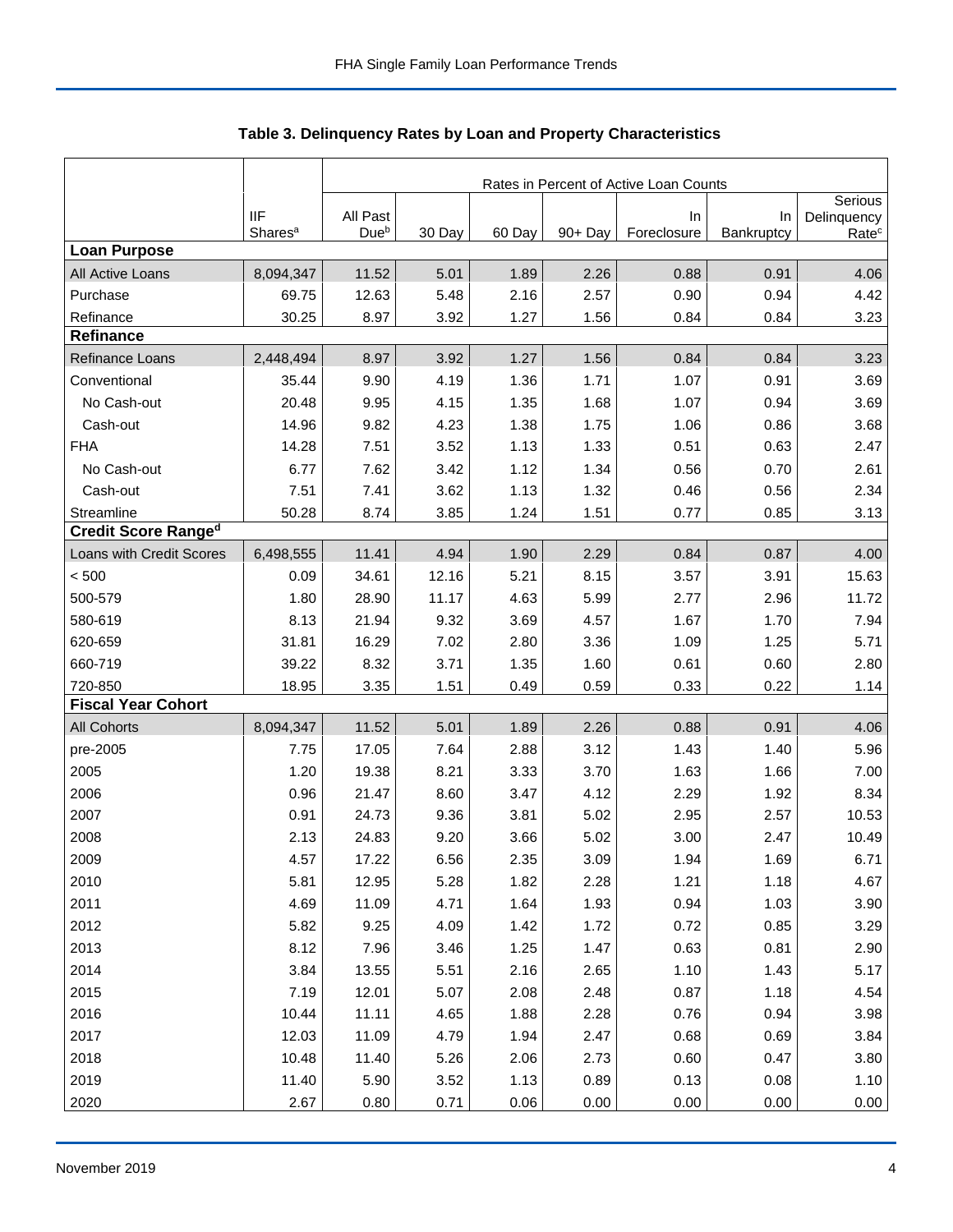|                                           |                     | Rates in Percent of Active Loan Counts |        |        |         |             |            |                          |  |  |  |
|-------------------------------------------|---------------------|----------------------------------------|--------|--------|---------|-------------|------------|--------------------------|--|--|--|
|                                           | <b>IIF</b>          | All Past                               |        |        |         | In          | $\ln$      | Seriously<br>Delinquency |  |  |  |
|                                           | Shares <sup>a</sup> | Dueb                                   | 30 Day | 60 Day | 90+ Day | Foreclosure | Bankruptcy | Rate <sup>c</sup>        |  |  |  |
| Loan Amount at Origination (\$ thousands) |                     |                                        |        |        |         |             |            |                          |  |  |  |
| All Loan Amounts                          | 8,094,347           | 11.52                                  | 5.01   | 1.89   | 2.26    | 0.88        | 0.91       | 4.06                     |  |  |  |
| < 50                                      | 2.54                | 13.24                                  | 5.87   | 2.14   | 2.31    | 1.46        | 0.99       | 4.76                     |  |  |  |
| 50-99                                     | 21.02               | 12.72                                  | 5.54   | 2.07   | 2.31    | 1.15        | 1.07       | 4.53                     |  |  |  |
| 100-149                                   | 26.67               | 12.00                                  | 5.21   | 1.98   | 2.30    | 0.89        | 1.04       | 4.23                     |  |  |  |
| 150-199                                   | 20.40               | 11.20                                  | 4.92   | 1.86   | 2.24    | 0.74        | 0.87       | 3.85                     |  |  |  |
| 200-249                                   | 12.79               | 10.41                                  | 4.58   | 1.72   | 2.16    | 0.68        | 0.74       | 3.59                     |  |  |  |
| 250-399                                   | 13.77               | 10.43                                  | 4.46   | 1.70   | 2.27    | 0.75        | 0.69       | 3.72                     |  |  |  |
| 400-499                                   | 1.73                | 9.60                                   | 3.85   | 1.48   | 2.18    | 0.89        | 0.61       | 3.68                     |  |  |  |
| > 499                                     | 1.09                | 8.88                                   | 3.40   | 1.40   | 2.03    | 0.97        | 0.48       | 3.47                     |  |  |  |
| <b>Property Type</b>                      |                     |                                        |        |        |         |             |            |                          |  |  |  |
| All Property Types                        | 8,094,347           | 11.52                                  | 5.01   | 1.89   | 2.26    | 0.88        | 0.91       | 4.06                     |  |  |  |
| Detached                                  | 86.46               | 11.63                                  | 5.10   | 1.93   | 2.28    | 0.83        | 0.92       | 4.04                     |  |  |  |
| Manufactured Housing                      | 3.35                | 12.25                                  | 5.38   | 1.81   | 2.14    | 1.39        | 1.04       | 4.56                     |  |  |  |
| 2-4 Units                                 | 2.16                | 9.83                                   | 3.71   | 1.35   | 1.92    | 1.67        | 0.63       | 4.21                     |  |  |  |
| Condo                                     | 2.86                | 8.62                                   | 3.48   | 1.25   | 1.69    | 1.04        | 0.71       | 3.44                     |  |  |  |
| Townhouse                                 | 5.18                | 11.56                                  | 4.69   | 1.93   | 2.53    | 0.97        | 0.86       | 4.36                     |  |  |  |
| <b>Purchase Loan Type</b>                 |                     |                                        |        |        |         |             |            |                          |  |  |  |
| All Purchase Loans                        | 5,645,407           | 12.63                                  | 5.48   | 2.16   | 2.57    | 0.90        | 0.94       | 4.42                     |  |  |  |
| Repeat                                    | 16.89               | 10.11                                  | 4.61   | 1.65   | 1.85    | 0.72        | 0.75       | 3.31                     |  |  |  |
| First-time                                | 83.11               | 13.14                                  | 5.66   | 2.27   | 2.72    | 0.94        | 0.98       | 4.64                     |  |  |  |
| Down Payment Assistance (DPA) Type        |                     |                                        |        |        |         |             |            |                          |  |  |  |
| All Sources of Funds                      | 8,094,347           | 11.52                                  | 5.01   | 1.89   | 2.26    | 0.88        | 0.91       | 4.06                     |  |  |  |
| Government                                | 7.38                | 13.79                                  | 6.22   | 2.34   | 2.95    | 0.94        | 1.11       | 4.99                     |  |  |  |
| Relative                                  | 16.37               | 14.56                                  | 6.24   | 2.58   | 3.02    | 0.99        | 1.00       | 5.02                     |  |  |  |
| Other                                     | 1.99                | 19.47                                  | 8.08   | 3.33   | 4.03    | 1.44        | 1.86       | 7.33                     |  |  |  |
| Seller Funded                             | 0.53                | 29.09                                  | 10.81  | 4.58   | 6.27    | 2.78        | 3.23       | 12.27                    |  |  |  |
| No DPA                                    | 73.74               | 10.28                                  | 4.49   | 1.63   | 1.95    | 0.83        | 0.83       | 3.61                     |  |  |  |

 **Table 3. Delinquency Rates by Loan and Property Characteristics**

IIF = insurance in force.

<sup>a</sup> For each subpanel, the loan shares add to 100%. However, in some of the subpanels, the total loans in the analysis do not add to 100% of IIF. For example, the IIF shares for refinance loans add to 100% of refinance loans. Streamline refinance loans are not included in the Credit Score

Range analysis; the IIF shares in that panel, add to 100% of fully-underwritten loans.<br><sup>b</sup> Includes all loans 30 or more days past due, including those in bankruptcy or foreclosure.

<sup>c</sup> Includes all loans 90 days past due plus all in-bankruptcy and in-foreclosure cases.

<sup>d</sup> Credit score reporting began in May 2004 but was not mandatory until July 2008. Streamline Refinance loans do not require credit score reporting.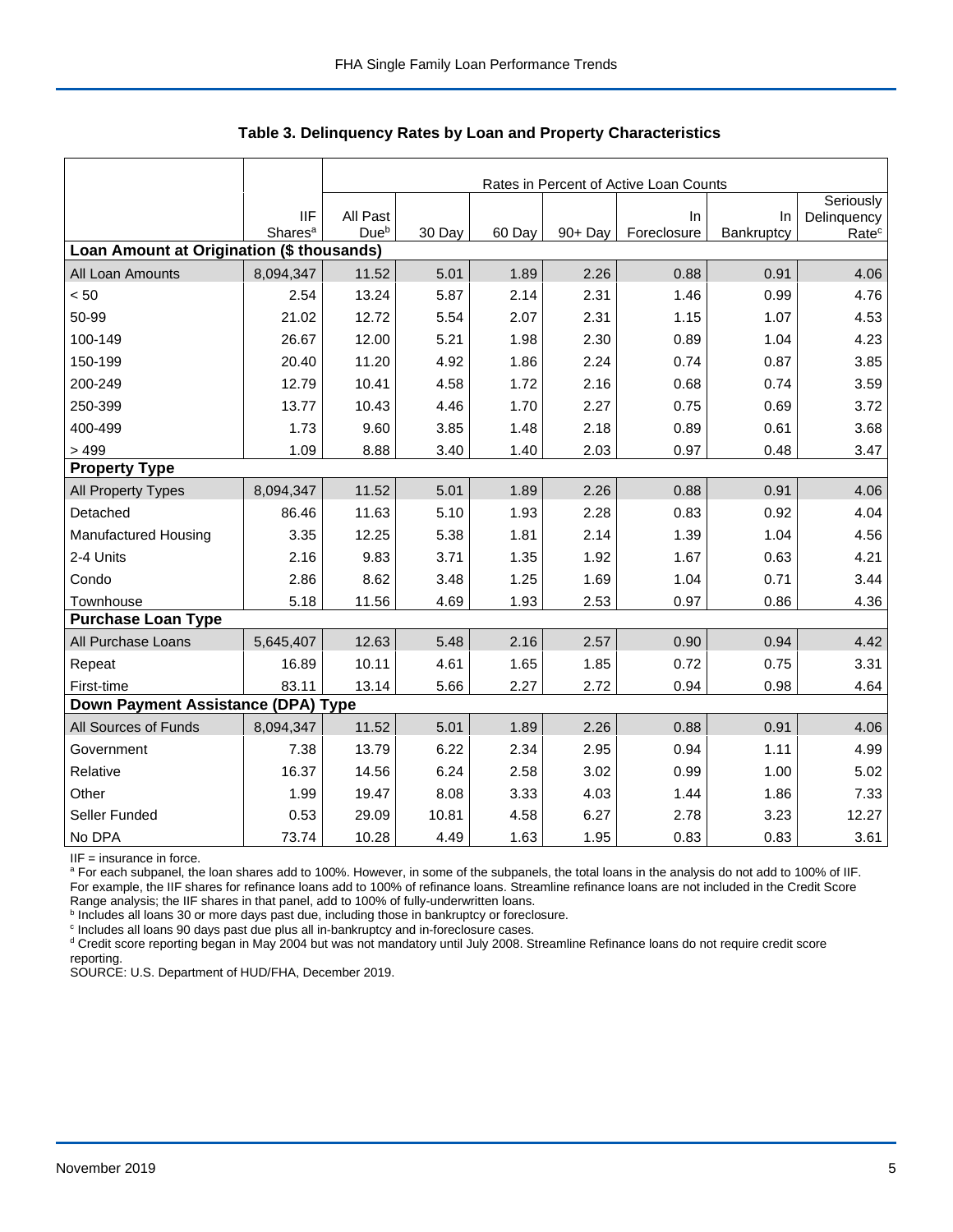| Fiscal<br>Foreclosure<br>Foreclosure<br>Starts:<br>Foreclosure<br>Insurance in<br>In<br>Foreclosure <sup>a</sup><br>Year<br>Month<br>Force<br><b>Starts</b><br>Claimsb<br>6-month MA <sup>c</sup><br>2017<br>Nov<br>7,839,269<br>9,812<br>114,139<br>6,004<br>9,741 | Rate <sup>d</sup> %<br>0.92<br>0.88 |
|---------------------------------------------------------------------------------------------------------------------------------------------------------------------------------------------------------------------------------------------------------------------|-------------------------------------|
|                                                                                                                                                                                                                                                                     |                                     |
|                                                                                                                                                                                                                                                                     |                                     |
|                                                                                                                                                                                                                                                                     |                                     |
| 10,164<br>5,757<br>9,898<br>Dec<br>7,842,834<br>114,447                                                                                                                                                                                                             |                                     |
| Jan<br>7,877,094<br>10,828<br>116,076<br>5,531<br>10,212                                                                                                                                                                                                            | 0.84                                |
| Feb<br>10,890<br>115,469<br>4,974<br>7,891,926<br>10,287                                                                                                                                                                                                            | 0.75                                |
| Mar<br>7,904,390<br>11,782<br>116,236<br>6,345<br>10,605                                                                                                                                                                                                            | 0.96                                |
| Apr<br>7,917,975<br>9,084<br>114,284<br>5,517<br>10,427                                                                                                                                                                                                             | 0.83                                |
| 7,934,510<br>9,535<br>112,048<br>5,979<br>10,381<br>May                                                                                                                                                                                                             | 0.90                                |
| 7,950,029<br>8,778<br>108,632<br>6,286<br>10,150<br>Jun                                                                                                                                                                                                             | 0.94                                |
| Jul<br>8,112<br>5,825<br>9,697<br>7,962,527<br>103,183                                                                                                                                                                                                              | 0.87                                |
| Aug<br>9,472<br>6,800<br>9,461<br>7,973,604<br>103,830                                                                                                                                                                                                              | 1.02                                |
| Sep<br>7,982,070<br>8,014<br>94,946<br>5,786<br>8,833                                                                                                                                                                                                               | 0.87                                |
| 2018<br>Oct<br>7,986,663<br>8,750<br>94,012<br>6,008<br>8,777                                                                                                                                                                                                       | 0.90                                |
| Nov<br>7,988,634<br>8,486<br>92,810<br>5,524<br>8,602                                                                                                                                                                                                               | 0.83                                |
| 93,261<br>Dec<br>7,989,699<br>8,850<br>4,756<br>8,614                                                                                                                                                                                                               | 0.71                                |
| 8,005,645<br>9,873<br>91,506<br>5,066<br>8,908<br>Jan                                                                                                                                                                                                               | 0.76                                |
| Feb<br>8,007,772<br>9,933<br>92,797<br>5,023<br>8,984                                                                                                                                                                                                               | 0.75                                |
| Mar<br>8,007,182<br>10,236<br>92,153<br>5,709<br>9,355                                                                                                                                                                                                              | 0.85                                |
| 9,687<br>90,663<br>5,406<br>9,511<br>Apr<br>8,012,065                                                                                                                                                                                                               | 0.81                                |
| 5,804<br>May<br>8,015,714<br>10,267<br>89,409<br>9,808                                                                                                                                                                                                              | 0.87                                |
| Jun<br>8,024,523<br>9,100<br>87,390<br>5,440<br>9,849                                                                                                                                                                                                               | 0.81                                |
| Jul<br>8,377<br>4,882<br>9,600<br>8,031,487<br>82,258                                                                                                                                                                                                               | 0.73                                |
| 85,106<br>5,207<br>Aug<br>8,037,609<br>9,803<br>9,578                                                                                                                                                                                                               | 0.77                                |
| 83,334<br>Sep<br>8,048,639<br>7,823<br>4,151<br>9,176                                                                                                                                                                                                               | 0.62                                |
| 2019<br>Oct<br>10,342<br>81,407<br>5,549<br>9,285<br>8,062,967                                                                                                                                                                                                      | 0.82                                |
| Nov<br>8,077,125<br>9,302<br>80,980<br>4,488<br>9,125                                                                                                                                                                                                               | 0.66                                |
| 9,427<br>Dec<br>8,086,151<br>80,094<br>4,086<br>9,179                                                                                                                                                                                                               | 0.60                                |
| 11,383<br>8,112,026<br>83,174<br>4,469<br>9,680<br>Jan                                                                                                                                                                                                              | 0.66                                |
| Feb<br>8,117,180<br>10,286<br>84,258<br>4,355<br>9,761                                                                                                                                                                                                              | 0.64                                |
| Mar<br>8,118,034<br>10,185<br>81,377<br>4,703<br>10,154                                                                                                                                                                                                             | 0.69                                |
| 9,448<br>78,277<br>4,883<br>10,005<br>Apr<br>8,117,498                                                                                                                                                                                                              | 0.72                                |
| 8,868<br>3,984<br>9,933<br>May<br>8,114,839<br>76,321                                                                                                                                                                                                               | 0.59                                |
| Jun<br>7,685<br>74,502<br>3,746<br>9,643<br>8,114,665                                                                                                                                                                                                               | 0.55                                |
| Jul<br>8,116,418<br>8,036<br>73,946<br>3,761<br>9,085                                                                                                                                                                                                               | 0.55                                |
| Aug<br>8,117,513<br>9,020<br>73,562<br>4,032<br>8,874                                                                                                                                                                                                               | 0.59                                |
| Sep<br>8,107,806<br>7,862<br>72,575<br>3,558<br>8,487                                                                                                                                                                                                               | 0.53                                |
| Oct<br>2020<br>8,098,839<br>9,887<br>71,710<br>4,164<br>8,560                                                                                                                                                                                                       | 0.62                                |
| 8,094,347<br>9,165<br>71,543<br>3,652<br>8,609<br>Nov                                                                                                                                                                                                               | 0.54                                |

 **Table 4. Monthly Foreclosure Statistics and Trends**

<sup>a</sup> Numbers of loans are in some stage of foreclosure processing at the end of each month.

<sup>b</sup> This is the number of claims paid by HUD. These are nearly all for completed foreclosure actions.

<sup>c</sup> The six-month moving average of foreclosure starts is presented here to smooth out variations in actual starts each month. <sup>d</sup> An annualized foreclosure rate takes the monthly foreclosure claim rate and transforms that into its annual equivalency. That is, if the same foreclosure claim rate continued for 12 straight months, then the figure is the final annual foreclosure rate result as a percentage of beginning insurance-in-force.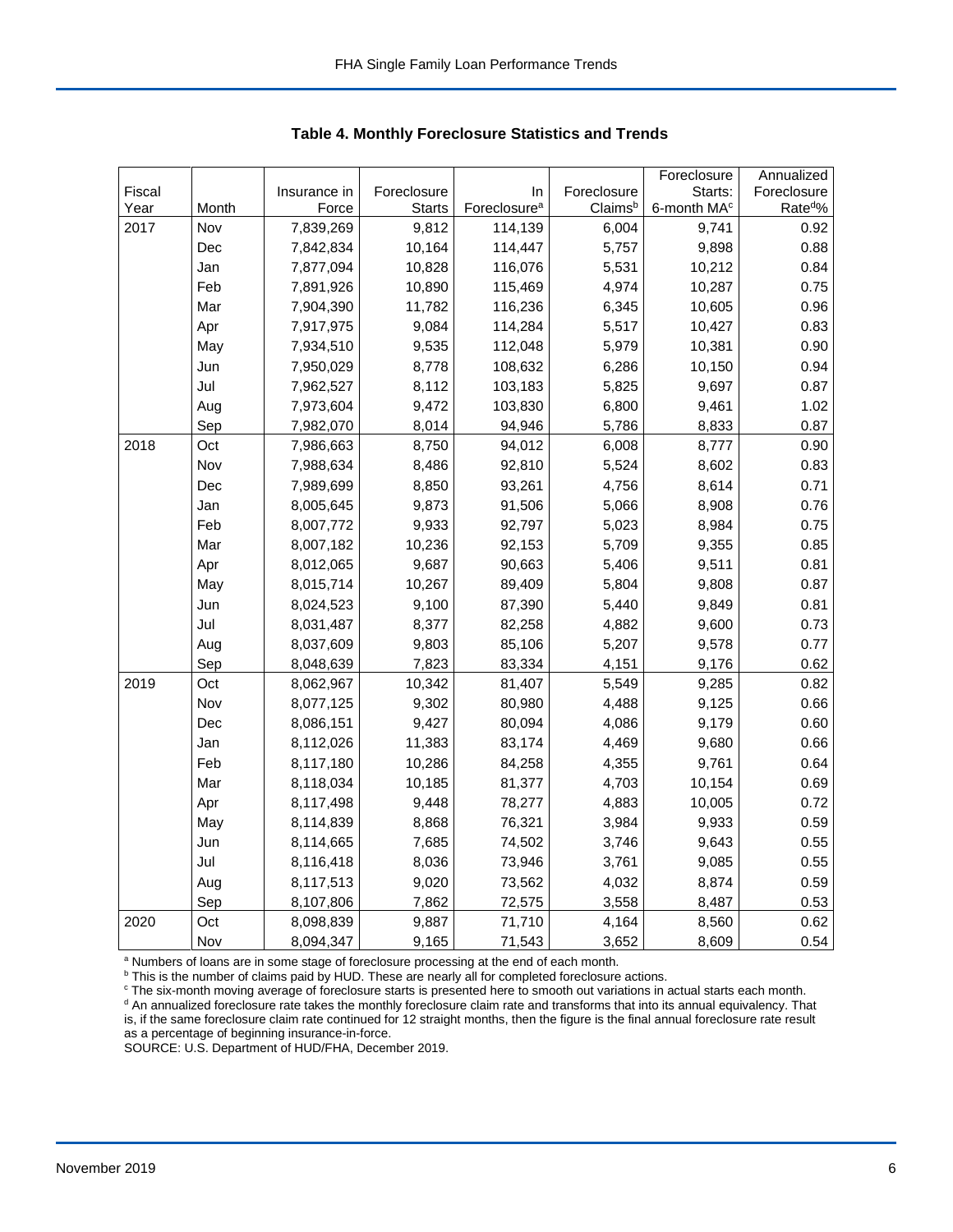Tabl e 5. REO R ecovery R ates **Table 5. REO Recovery Rates**

|                                |                |              | Recovery Rates (%) | Percentage Point Change |               |         |  |
|--------------------------------|----------------|--------------|--------------------|-------------------------|---------------|---------|--|
|                                |                |              |                    | <b>From Previous</b>    | From Previous |         |  |
| Disposition State <sup>b</sup> | Dispositions   | October 2019 | September 2019     | October 2018            | Month         | Year    |  |
| US                             | 1,093          | 51.5         | 50.7               | 43.5                    | 0.8           | 8.0     |  |
| <b>TX</b>                      | 91             | 63.8         | 65.9               | 64.7                    | $-2.1$        | $-0.9$  |  |
| IL                             | 74             | 25.8         | 30.8               | 17.7                    | $-5.0$        | 8.1     |  |
| OH                             | 60             | 51.0         | 37.4               | 24.0                    | 13.6          | 27.0    |  |
| <b>NJ</b>                      | 54             | 30.8         | 26.1               | 18.5                    | 4.8           | 12.3    |  |
| PA                             | 54             | 41.1         | 42.1               | 22.9                    | $-1.1$        | 18.2    |  |
| <b>AL</b>                      | 49             | 55.8         | 53.8               | 46.4                    | 1.9           | 9.4     |  |
| FL                             | 49             | 64.0         | 65.6               | 60.1                    | $-1.6$        | 3.8     |  |
| <b>CT</b>                      | 46             | 49.7         | 41.6               | 32.5                    | 8.1           | 17.2    |  |
| LA                             | 39             | 45.9         | 39.5               | 47.0                    | 6.4           | $-1.1$  |  |
| <b>MD</b>                      | 39             | 54.6         | 44.3               | 36.0                    | 10.3          | 18.6    |  |
| MI                             | 39             | 52.4         | 43.8               | 38.2                    | 8.7           | 14.3    |  |
| OK                             | 37             | 47.0         | 64.6               | 53.2                    | $-17.6$       | $-6.2$  |  |
| ${\sf IN}$                     | 35             | 42.5         | 52.7               | 48.4                    | $-10.2$       | $-6.0$  |  |
| GA                             | 33             | 68.1         | 64.2               | 59.3                    | 3.9           | 8.7     |  |
| KS                             | 31             | 53.2         | 46.2               | 62.0                    | 7.0           | $-8.8$  |  |
| <b>MO</b>                      | 31             | 54.1         | 57.1               | 45.5                    | $-2.9$        | 8.7     |  |
| VA                             | 31             | 60.9         | 68.6               | 53.4                    | $-7.8$        | 7.4     |  |
| <b>NY</b>                      | 30             | 29.3         | 19.8               | 22.1                    | 9.4           | $7.2\,$ |  |
| <b>PR</b>                      | 27             | 59.8         | 61.1               | 52.0                    | $-1.2$        | 7.8     |  |
| KY                             | 25             | 34.9         | 54.0               | 36.3                    | $-19.0$       | $-1.4$  |  |
| <b>NC</b>                      | 24             | 51.9         | 54.5               | 56.8                    | $-2.6$        | $-4.9$  |  |
| SC                             | 24             | 50.3         | 58.2               | 55.8                    | $-7.8$        | $-5.4$  |  |
| <b>MS</b>                      | 23             | 54.7         | 57.2               | 52.6                    | $-2.5$        | 2.1     |  |
| AR                             | 22             | 44.8         | 42.3               | 42.8                    | 2.6           | 2.0     |  |
| CA                             | 10             | 95.3         | 87.8               | 76.4                    | 7.5           | 18.9    |  |
| <b>NM</b>                      | 9              | 66.7         | 55.9               | 55.5                    | 10.8          | 11.2    |  |
| <b>WY</b>                      | 9              | 57.4         | 69.3               | 58.3                    | $-11.8$       | $-0.8$  |  |
| <b>RI</b>                      | 8              | 72.4         | na                 | 37.2                    | na            | 35.1    |  |
| WI                             | 8              | 45.5         | 39.7               | 53.4                    | 5.8           | $-7.8$  |  |
| <b>TN</b>                      | $\overline{7}$ | 53.2         | 64.5               | 57.3                    | $-11.3$       | $-4.1$  |  |
| CO                             | $\,6\,$        | 82.0         | 86.4               | 94.7                    | $-4.4$        | $-12.6$ |  |
| $\mathsf{A}\mathsf{Z}$         | 5              | 66.5         | 44.3               | 59.8                    | 22.2          | $6.6\,$ |  |
| MA                             | 5              | 64.5         | 62.0               | 40.9                    | 2.5           | 23.6    |  |
| MN                             | 5              | 46.5         | 42.7               | 42.6                    | 3.8           | 3.9     |  |
| MT                             | 5              | 58.0         | 54.5               | 55.8                    | $3.5\,$       | 2.2     |  |
| <b>ND</b>                      | 5              | 42.7         | 66.1               | 38.1                    | $-23.4$       | 4.6     |  |
| <b>NV</b>                      | 5              | 86.9         | 75.8               | na                      | 11.2          | na      |  |
| WV                             | 5              | 42.5         | 76.9               | 24.4                    | $-34.4$       | 18.1    |  |
| AK                             | 4              | 70.8         | 70.4               | 48.0                    | 0.5           | 22.9    |  |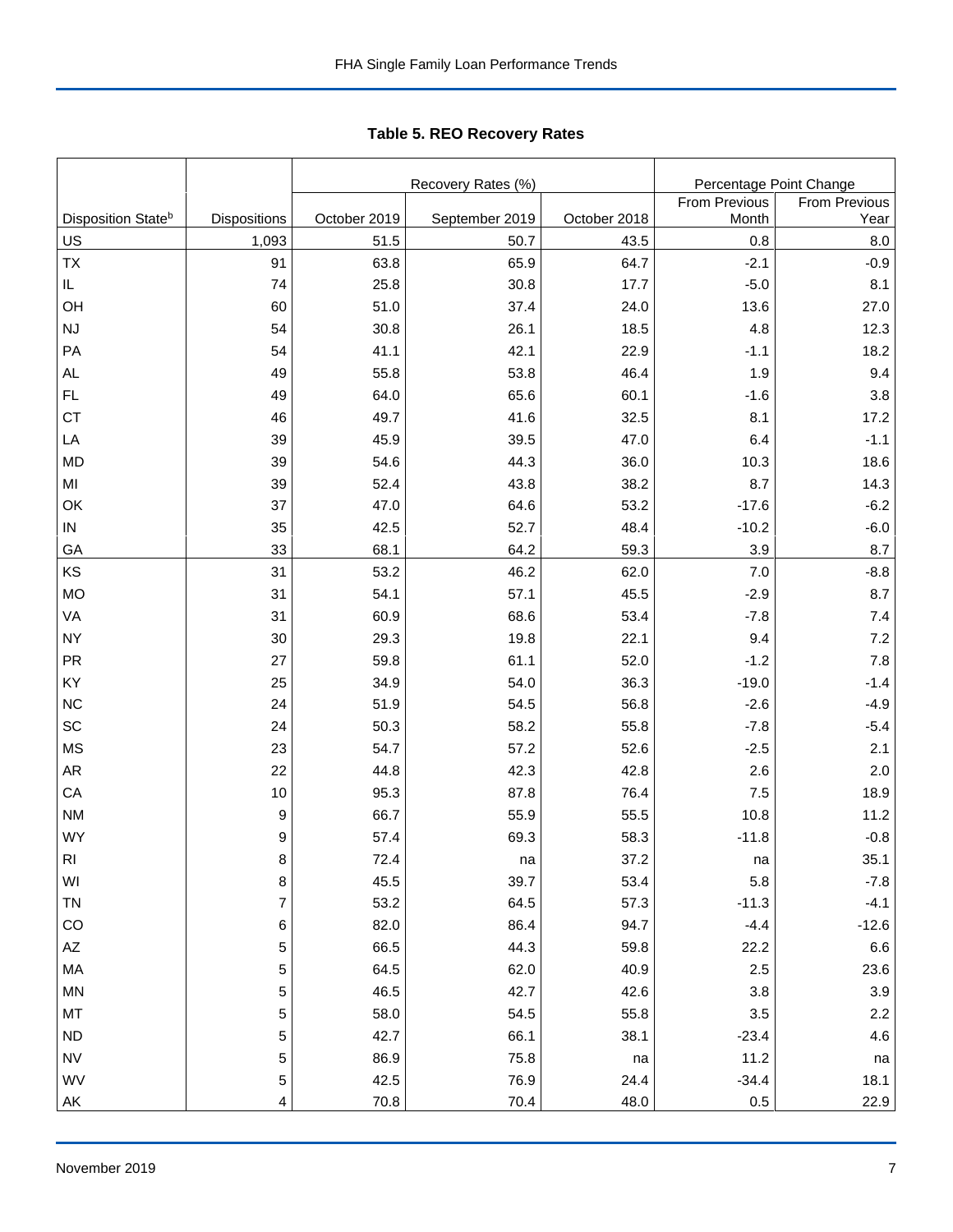|                                |                     |              | Recovery Rates (%) | Percentage Point Change |                        |                       |
|--------------------------------|---------------------|--------------|--------------------|-------------------------|------------------------|-----------------------|
| Disposition State <sup>b</sup> | <b>Dispositions</b> | October 2019 | September 2019     | October 2018            | From Previous<br>Month | From Previous<br>Year |
|                                |                     |              |                    |                         |                        |                       |
| DE                             | 4                   | 56.0         | 48.3               | 26.3                    | 7.7                    | 29.7                  |
| ΙA                             | 4                   | 30.4         | 19.2               | 29.9                    | 11.2                   | 0.5                   |
| ID                             | 4                   | 62.0         | na                 | 86.5                    | na                     | $-24.5$               |
| <b>OR</b>                      | 4                   | 69.1         | 116.7              | 84.1                    | $-47.7$                | $-15.0$               |
| UT                             | 4                   | 59.7         | 72.3               | 86.9                    | $-12.6$                | $-27.2$               |
| <b>WA</b>                      | 4                   | 61.4         | 83.3               | 67.1                    | $-21.9$                | $-5.7$                |
| SD                             | 3                   | 54.7         | 54.9               | 66.5                    | $-0.1$                 | $-11.8$               |
| HI                             | 1                   | 86.9         | na                 | na                      | na                     | na                    |
| ME                             |                     | 20.6         | 73.2               | 16.3                    | $-52.6$                | 4.3                   |
| <b>NH</b>                      |                     | 48.6         | 60.9               | 57.5                    | $-12.3$                | $-8.9$                |
| DC                             | 0                   | na           | 33.7               | na                      | na                     | na                    |
| <b>NE</b>                      | 0                   | na           | na                 | 36.8                    | na                     | na                    |
| VT                             | 0                   | na           | 30.7               | na                      | na                     | na                    |

**Table 5. REO Recovery Rates**

na = not applicable<br>ª Rates are percentages of unpaid loan balance at time of default.<br><sup>b</sup> State records are sorted by number of dispositions in the most recent month (largest to smallest).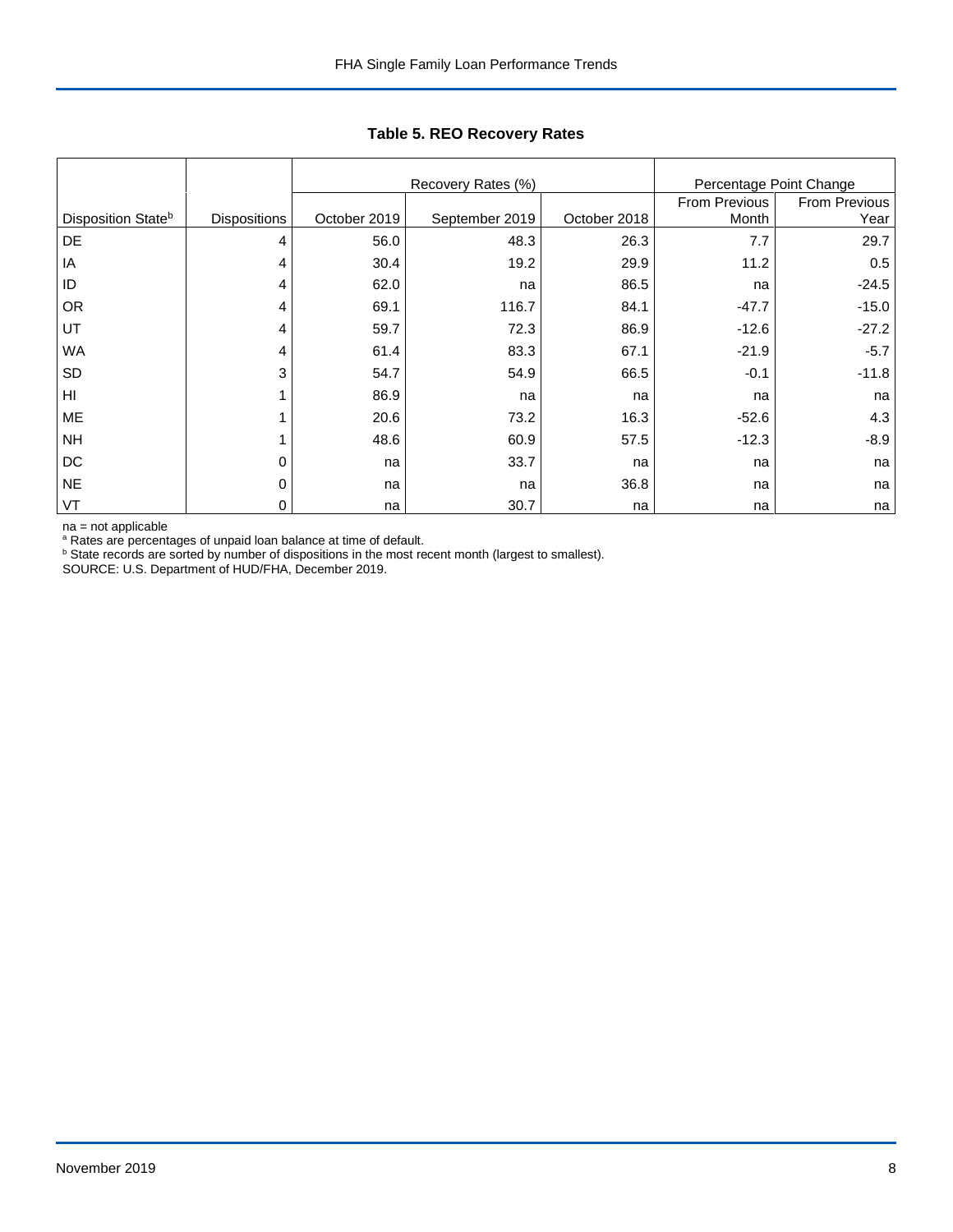|                                     | 2019    |         |                |         |                                                      |                               |         |         |         |         | 2018    |         |         |
|-------------------------------------|---------|---------|----------------|---------|------------------------------------------------------|-------------------------------|---------|---------|---------|---------|---------|---------|---------|
| <b>Disposition Month</b>            | Oct     | Sep     | Aug            | Jul     | Jun                                                  | May                           | Apr     | Mar     | Feb     | Jan     | Dec     | Nov     | Oct     |
|                                     |         |         |                |         | Loss Components as Percent of Defaulted Loan Balance |                               |         |         |         |         |         |         |         |
| Claim Expenses <sup>a</sup> (%)     | 18.98   | 19.64   | 19.91          | 19.65   | 20.70                                                | 20.63                         | 20.62   | 20.58   | 21.19   | 20.85   | 20.53   | 21.09   | 20.41   |
| Holding Costs <sup>b</sup> (%)      | 5.50    | 5.42    | 4.89           | 4.90    | 5.14                                                 | 5.35                          | 5.12    | 5.16    | 5.12    | 5.08    | 5.15    | 5.15    | 5.02    |
| Loss on Collateral <sup>c</sup> (%) | 21.83   | 22.21   | 21.99          | 21.39   | 20.76                                                | 22.10                         | 24.56   | 23.38   | 26.08   | 26.45   | 26.32   | 26.40   | 26.76   |
| Sales Expense (%)                   | 4.92    | 4.87    | 4.93           | 5.03    | 5.00                                                 | 4.92                          | 4.66    | 4.84    | 4.66    | 4.66    | 4.70    | 4.73    | 4.63    |
| Program Discounts <sup>d</sup> (%)  | 0.20    | 0.15    | 0.23           | 0.28    | 0.30                                                 | 0.29                          | 0.11    | 0.20    | 0.16    | 0.26    | 0.25    | 0.24    | 0.22    |
| Net Loss Rate <sup>e</sup> (%)      | 48.48   | 49.29   | 50.37          | 50.32   | 51.39                                                | 53.38                         | 54.24   | 53.60   | 57.58   | 57.66   | 56.21   | 57.04   | 56.48   |
|                                     |         |         |                |         |                                                      | <b>Average Amount</b>         |         |         |         |         |         |         |         |
| Average Dollar Loss (\$)            | 57,980  | 58,660  | 62,790         | 61,323  | 61.915                                               | 62,782                        | 65,769  | 64,715  | 68,249  | 68,416  | 67,340  | 67,098  | 67,529  |
| Average Unpaid Balance (\$)         | 119,594 | 119,008 | 124,668        | 121,868 | 120,485                                              | 117,623                       | 121,258 | 120,736 | 118,537 | 118,660 | 119,806 | 117,640 | 119,570 |
|                                     |         |         |                |         |                                                      | <b>Occurrence Counts</b>      |         |         |         |         |         |         |         |
| Number of Dispositions              | 1,093   | 1,039   | 1,190          | 1,242   | 1,154                                                | 1,353                         | 1,292   | 1,442   | 1,409   | 1,450   | 1,353   | 1,564   | 1,715   |
| Number of Discounts                 | 6       | 5       | $\overline{7}$ |         |                                                      | 9                             | 4       | 5       | 4       | 8       | 6       | 8       | 9       |
| <b>Stage</b>                        |         |         |                |         |                                                      | <b>Average Time in Months</b> |         |         |         |         |         |         |         |
| Delinquencyf                        | 10.4    | 10.3    | 10.5           | 10.0    | 10.3                                                 | 10.8                          | 11.2    | 11.1    | 10.2    | 11.6    | 11.0    | 10.7    | 11.7    |
| Foreclosure <sup>g</sup>            | 12.0    | 12.0    | 11.9           | 12.2    | 11.9                                                 | 12.1                          | 12.6    | 12.5    | 13.7    | 12.7    | 13.3    | 13.8    | 13.2    |
| Deed Transfer <sup>h</sup>          | 11.9    | 12.4    | 12.2           | 12.3    | 11.8                                                 | 12.9                          | 13.0    | 12.7    | 12.8    | 13.3    | 13.8    | 13.8    | 13.8    |
| <b>REO</b>                          | 4.3     | 4.5     | 4.3            | 4.2     | 4.2                                                  | 4.1                           | 4.2     | 4.2     | 4.3     | 4.3     | 4.4     | 4.2     | 4.1     |
| All Stages                          | 38.6    | 39.1    | 38.8           | 38.6    | 38.1                                                 | 39.8                          | 40.9    | 40.5    | 40.9    | 41.8    | 42.3    | 42.3    | 42.7    |

 **Table 6. REO Components of Loss by Property Disposition Month**

<sup>a</sup> Includes interest on principal.

<sup>b</sup> Management, maintenance, repairs, administration, and security, net of rent and other income.

c Value when foreclosed (UPB) minus value received in REO; does not include Streamline refinances.

<sup>d</sup> Rate over all dispositions; effect is greater in the cases where a discount actually is given.

e Profit (loss) divided by Unpaid Principal Balance (UPB). The listed cost categories are not exhaustive, and they will not sum to the loss rate

f First missed payment to date foreclosure initiated.

<sup>g</sup> Initiation of foreclosure proceedings to auction date.

h Auction date to HUD acquisition date.